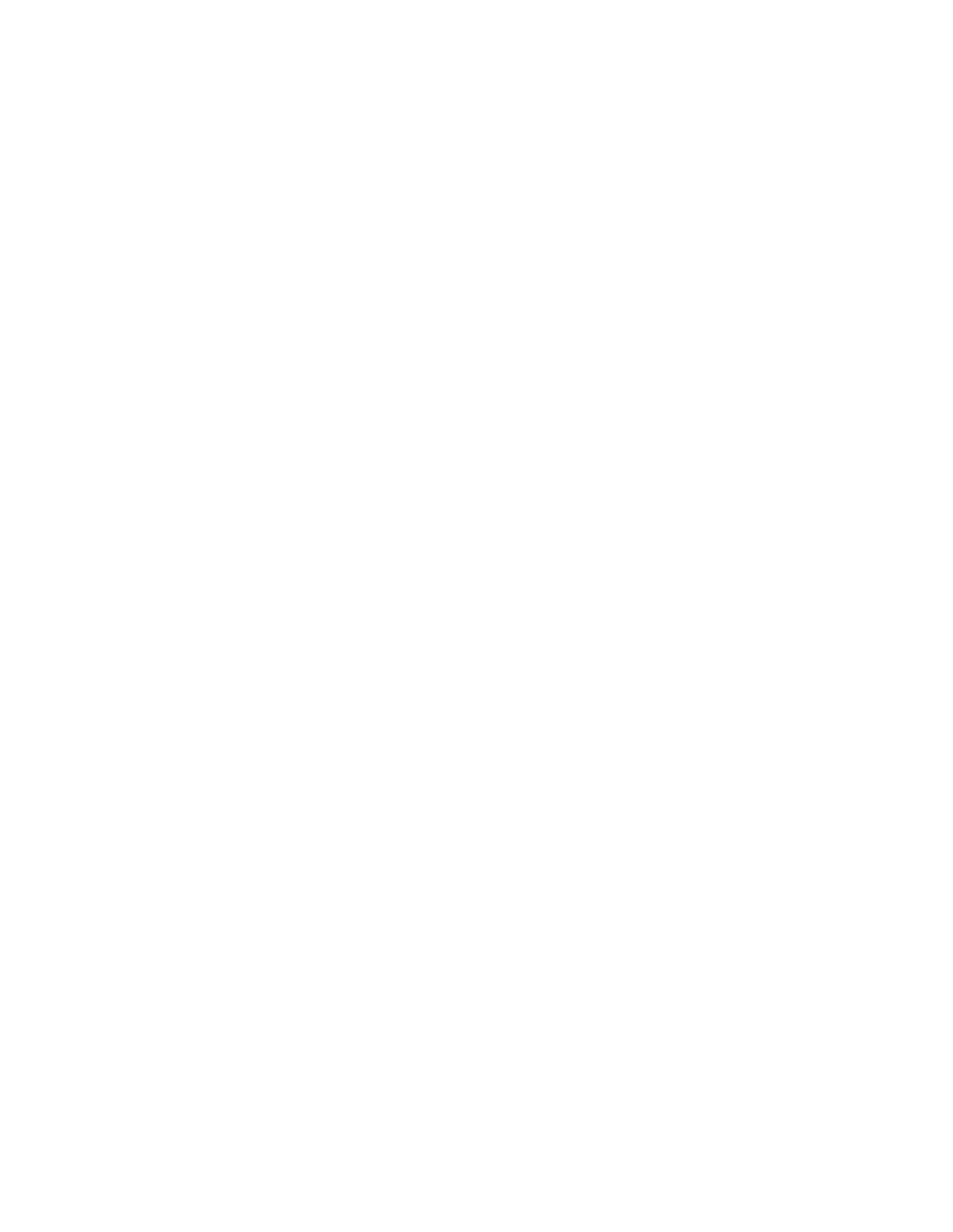## **CITY OF SEASIDE and THE SUCCESSOR AGENCY CASH AND INVESTMENT REPORT ‐ DETAIL AS OF JUNE 30, 2017**

Book % of Market Yield Value Total Value **Investments** State Treasurer LAIF - City Account **12.82 <b>13.667,325.64 13,667,325.64 13,667,325.64 13,667,325.64 13,667,325.64 Checking Account** Rabobank - General Checking **1,611,098.26 1,611,098.26 1,611,098.26 1,611,098.26 1,611,098.26** Rabobank - Money Market **1.2000 <b>1.2000 0.20% 5,711,805.00 <b>25.06%** 5,711,805.00 PARS Retirement Account **0.00% 9,898.11 0.04% 9,898.11**  Bank of America-York Checking **1.18 and 2.000 39,775.31 1.17%** 39,775.31 US Bank - Redevelopment Agency Merged Area Refunding 2014 Bonds **Installment Payment, Reserve 1.2000 <b>8.2000 729,265.83 1.2000 729,265.83 1.2000 729,265.83** US Bank - Golf Course 2006 Bonds **Installment Payment, Reserve 1.42% 550,634.03 550,634.03 1.42% 550,634.03 550,634.03** US Bank - PNC Equipment Lease Escrow Account **1.000 <b>1.000 1.000 4.000 1.000 4.000 4.000 1.000 4.000 1.000 4.000 1.000 4.000 1.000 4.000 4.000 1.000 4.000 1.000 4.000 4.000 1.000 4** Wells Fargo Bank Pension Obligation Bond Program Reserve Account **0.00%** 572.23 **0.00%** 572.23 **Total Cash and Investments 22,795,956.40 100.00% 22,795,956.40**

**Exhibit B**